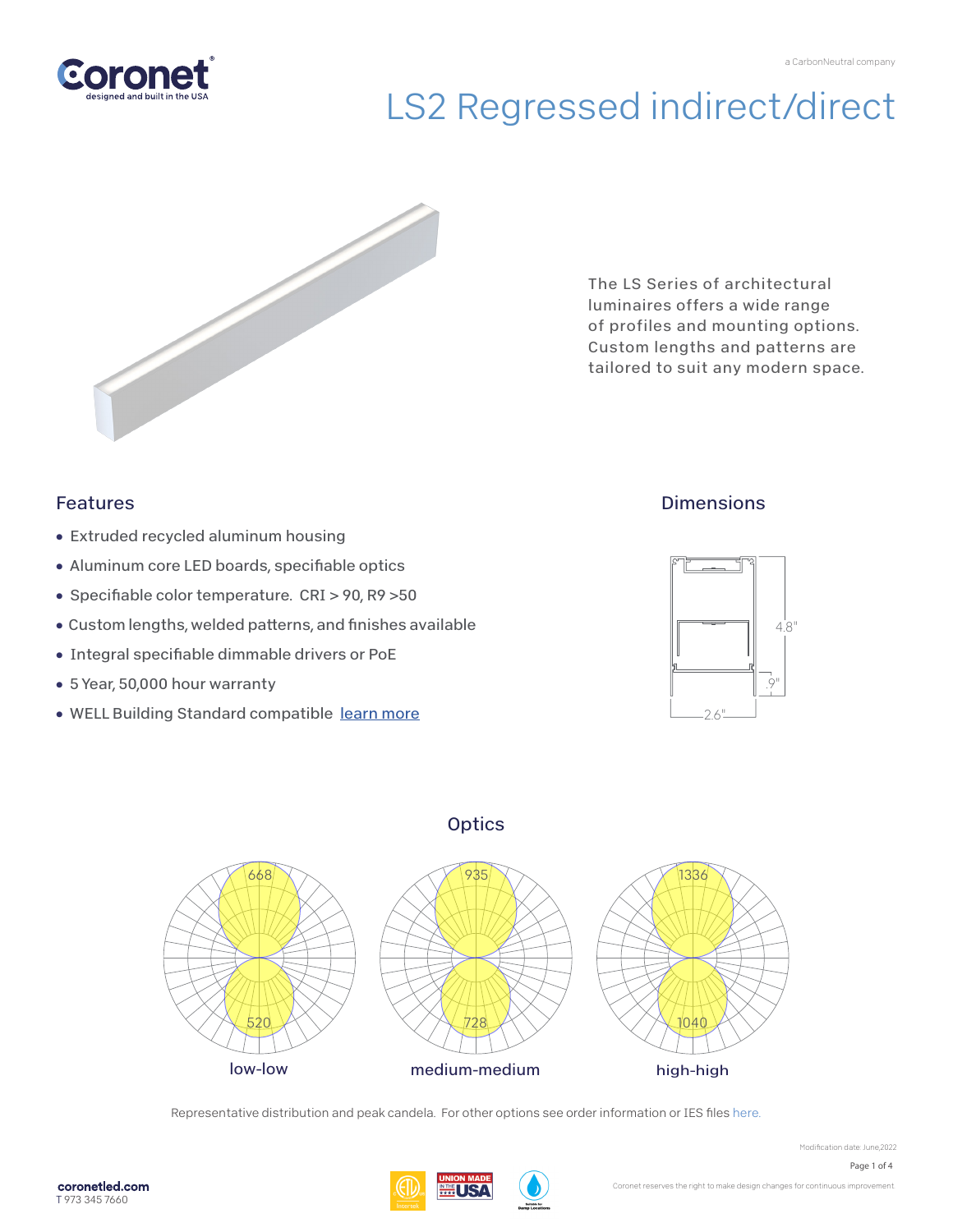

#### Ordering Information



Example: LS2 RG UPDN - 8 - 35 - MED - MED - UNV - DB - W - AC - FL - FL - CCS - DAYCKT - NA

| $\mathbf{1}$<br><b>Fixture ID</b>                                                                           | Length<br>$\overline{2}$                                                                                                                                                                                                                                                                                                                                                                                                                                                                                                                                                                                                                             | 3<br><b>Color Temperature</b>                                                                                                                                                                                                              | Output<br>4 <sub>b</sub><br>4a -                                                                                                                                                                                                                                               |  |
|-------------------------------------------------------------------------------------------------------------|------------------------------------------------------------------------------------------------------------------------------------------------------------------------------------------------------------------------------------------------------------------------------------------------------------------------------------------------------------------------------------------------------------------------------------------------------------------------------------------------------------------------------------------------------------------------------------------------------------------------------------------------------|--------------------------------------------------------------------------------------------------------------------------------------------------------------------------------------------------------------------------------------------|--------------------------------------------------------------------------------------------------------------------------------------------------------------------------------------------------------------------------------------------------------------------------------|--|
| <b>LS2 RG UPDN</b>                                                                                          | 2 ft<br>2<br>4<br>4 ft<br>8 ft<br>8<br>$X'$ - $X''$<br>Specify Length<br>Pattern (Consult Factory)<br><b>PAT</b>                                                                                                                                                                                                                                                                                                                                                                                                                                                                                                                                     | 27<br>2700K/90 CRI<br>30<br>3000K/90 CRI<br>35<br>3500K/90 CRI<br>40<br>4000K/90 CRI<br>50<br>5000K/90 CRI                                                                                                                                 | 4a - Indirect<br>LOW<br>Low output<br><b>MED</b><br>Medium output<br><b>HIGH</b><br>High output<br><b>CUST</b><br>Custom output <sup>1</sup>                                                                                                                                   |  |
|                                                                                                             |                                                                                                                                                                                                                                                                                                                                                                                                                                                                                                                                                                                                                                                      | <b>WD</b><br>Warm Dim 2200K-3000K<br>TW <sup>2</sup><br>Tunable White 2700K-6500K                                                                                                                                                          | 4b - Direct<br>LOW<br>Low output<br><b>MED</b><br>Medium output<br><b>HIGH</b><br>High output<br><b>CUST</b><br>Custom output <sup>1</sup>                                                                                                                                     |  |
|                                                                                                             | 'Precision lengths may be specified to the nearest 1/8".                                                                                                                                                                                                                                                                                                                                                                                                                                                                                                                                                                                             | 'Must use WD10 driver.<br><sup>2</sup> Must use TW10 or PSQdriver.                                                                                                                                                                         | 'consult factory                                                                                                                                                                                                                                                               |  |
| 5<br><b>Voltage</b>                                                                                         | <b>Driver</b><br>6                                                                                                                                                                                                                                                                                                                                                                                                                                                                                                                                                                                                                                   | $\overline{7}$<br><b>Finish</b>                                                                                                                                                                                                            | 8<br>Mounting                                                                                                                                                                                                                                                                  |  |
| Universal (120/277V)<br><b>UNV</b><br>347V<br>347V<br><sup>1</sup> Must use DB Driver                       | DB<br>Standard 0-10V1%<br><b>DB.1%</b><br>0-10V 0.1%<br>ELV <sup>2</sup><br>Reverse Phase 1% (120V only)<br>TRI <sup>2</sup><br>Forward phase (120V only)<br>Lutron Digital EcoSystem<br>LDE1<br>DAI I-2 Driver<br>DALI<br>PoE<br>Power over ethernet.<br><b>TW10</b><br>Dual channel, 0-10V for<br>tunable white.<br>0-10V Warm Dim<br><b>WD10</b><br>Lutron T-Series 2-channel 1%<br><b>PSO</b><br>for tunable white<br><b>DMX512</b><br>DMX <sup>1</sup><br>'Set to default address 001.RDM capable. Contact us for other<br>addressing needs. All DMX drivers provided in remote enclosuers.<br><sup>2</sup> For compatible dimmers, click here, | W<br>White<br><b>BLK</b><br>Black<br>CC <sup>1</sup><br>Custom Color<br><b>CWF</b><br>Custom Wood Finish<br>'Custom Color. See finish options here.<br>White SJ cord and canopy provided; for other requests, see<br>section 12 to specify | Aircraft Cable (50")<br>AC<br>3.5" canopy + jbox adaptor<br>AC3.5<br>Wall Mount<br><b>WM</b><br>PS-X<br>Pendant Stem<br>(12'', 18'', 24'', 36'', 48'')<br>'Adaptor must be mudded-in<br>White stems and canopy provided unless otherwise specified in<br>options (section 12). |  |
| <b>Optics</b><br>9 <sub>b</sub><br>9a -                                                                     | <b>Sensors/Controls</b><br>10 <sub>10</sub>                                                                                                                                                                                                                                                                                                                                                                                                                                                                                                                                                                                                          | 11<br><b>Circuit</b>                                                                                                                                                                                                                       | 12<br><b>Options</b>                                                                                                                                                                                                                                                           |  |
| 9a - Indirect<br>Flat Diffuser<br>FL.<br><b>AVI-BAT</b> 120° Batwing<br>9b - Direct<br>Flat Diffuser<br>FL. | NA.<br>None<br>Acuity nLight Module Only<br><b>ACM</b><br>Casambi Module<br><b>CCS</b><br>Consult factory for other options.                                                                                                                                                                                                                                                                                                                                                                                                                                                                                                                         | <b>NA</b><br>None<br>DC <sup>1</sup><br>Dual Circuit (separate<br>indirect/direct control)<br>Emergency pack<br><b>EM120V</b><br><b>EM277V</b><br>Emergency pack<br><b>EMCKT</b><br>Emergency circuit<br><b>DAYCKT</b> Daylight circuit    | <b>NA</b><br>None<br>CAN-X<br>$Canopy + color$<br>$SI-X^2$<br>$SI$ Cord + color<br>White SJ cord and canopy provided; use above nomenclature for<br>other requests.                                                                                                            |  |
|                                                                                                             |                                                                                                                                                                                                                                                                                                                                                                                                                                                                                                                                                                                                                                                      | 'May require additional power feeds. Consult factory                                                                                                                                                                                       | <sup>2</sup> See finish options here.                                                                                                                                                                                                                                          |  |

### **Performance**

| Output <sup>1</sup> | indirect |                    | direct |                    |
|---------------------|----------|--------------------|--------|--------------------|
|                     |          | Watts/ft Lumens/ft |        | Watts/ft Lumens/ft |
| Low                 | 5.       | 407                | 5      | 302                |
| Medium              |          | 570                |        | 422                |
| High                | 1Λ       | 815                | 10     | 603                |

Based on a typically configured 90 CRI, 3500K luminaire using one driver.

Custom outputs available. Please consult factory. For 4000K multiply by 1.05; for 3000K 0.96; for 2700K, 0.92.

### Technical Information



click [here or](https://coronetled.com/warranty-technical-info/) scan QR code

Wiring diagrams, PoE and sensor details

Modification date: June.2022



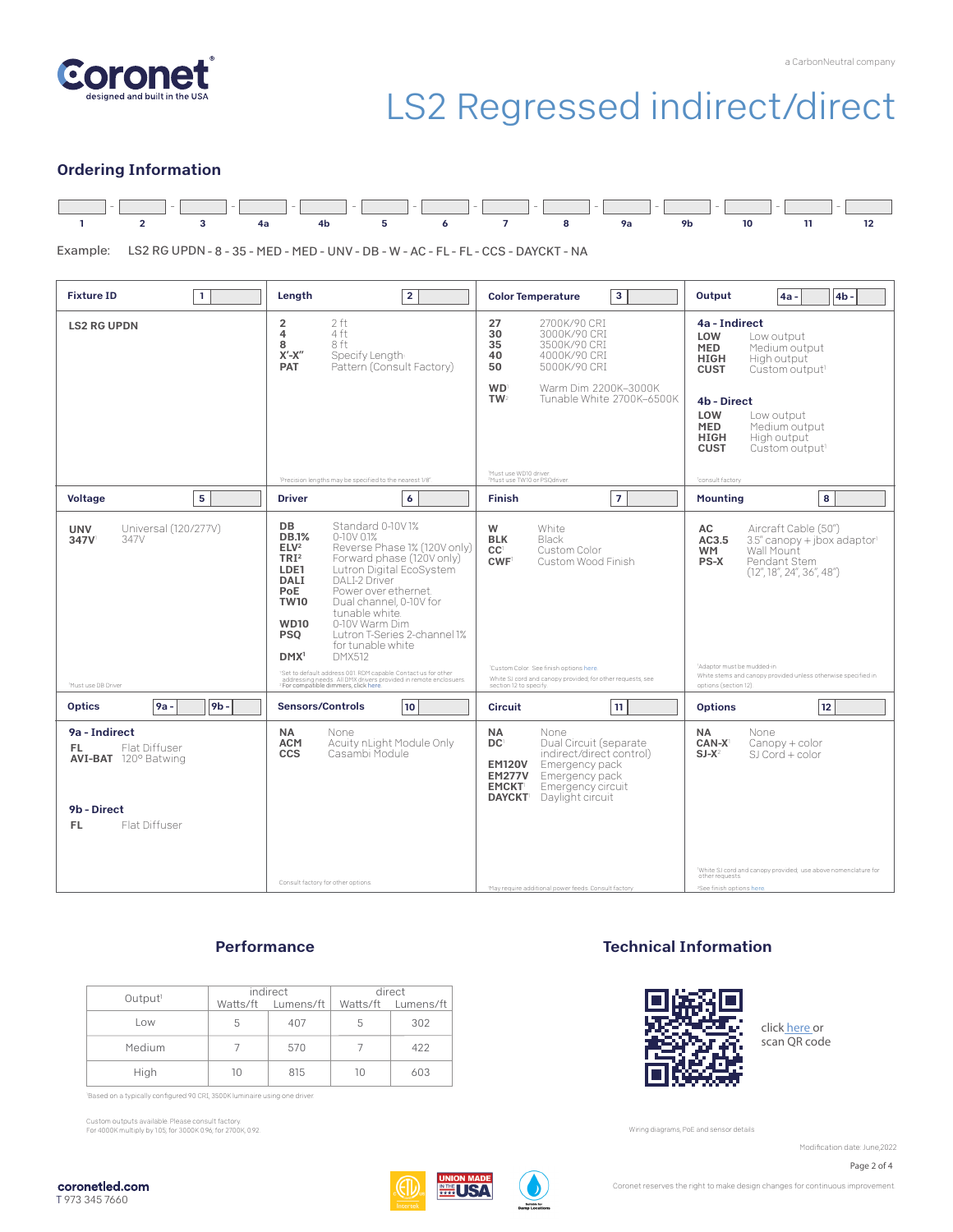

#### Drivers & Electrical

Integral drivers\* with 0-10V Dimming standard. Several other driver options available; see ordering information. \*DMX drivers are provided in remote enclosures.

#### Sensors & Controls

Sensors are installed on an aluminum plate adjacent to the luminaire lens<sup>1</sup>. Coronet remains agnostic in our approach to sensors and control systems; our fixtures are compatible with most systems offered.

1Not applicable to indirect only models. Consult factory.

#### Emergency Back-Up

For fixtures three-feet or longer, a 4W integral emergency driver may be wired to 4ft sections. 7W, 10W, and 12W drivers are also available (not all integral; consult factory). Emergency circuits for use with building generators are also available.

#### PoE (Power over Ethernet)

Compatible with virtually all PoE systems including Molex Coresync, Igor, Smartengine, Platformatics, and NuLED SPICEbox. Consult Factory for systems not listed, See [here f](https://coronetled.com/warranty-technical-info/)or more info.

#### Finishes

All luminaires are finished in high quality polyester powder coating. Our standard color is white. Any RAL color may be specified.

#### Weight

3 lbs per foot

#### **Optics**

Extruded satin acrylic lenses provide excellent diffusion, high transmission, and no LED imaging.

#### Construction

Housings are extruded premium, recycled aluminum. Individual fixtures are available up to 12' long and may be specified as nominal or precision lengths. Precision lengths are supplied within 1/8" tolerance.

#### Joined Runs

Runs of any length may be specified and are comprised of multiple, factory-engineered, joined sections. Individually specified luminaires are not field joinable.



Representative joinery. For product specific details see installation guides or submittal drawings.

#### **Patterns**

Featuring illuminated welded corners and angles. Consult factory for custom designs and elevations.